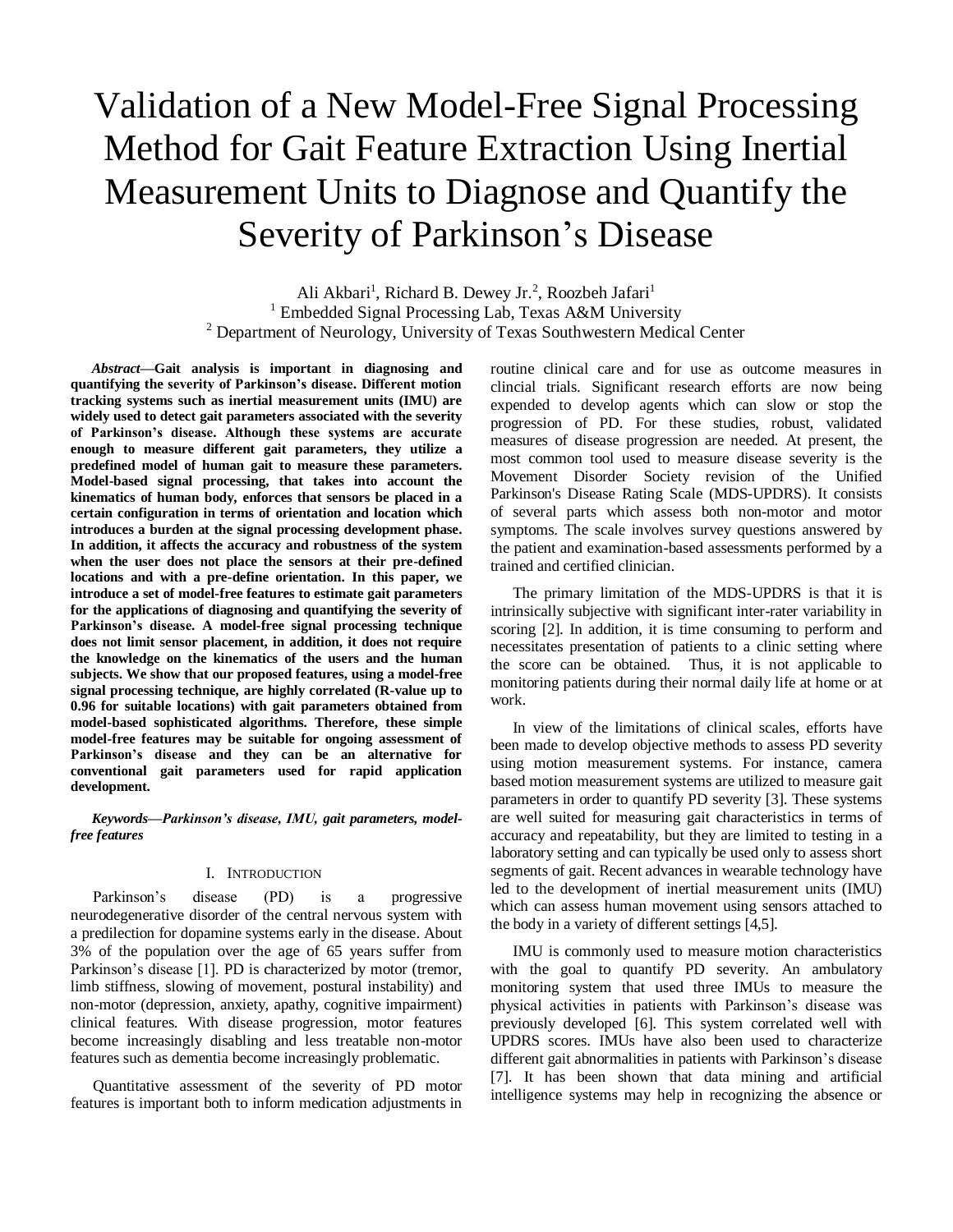presence of PD in addition to quantifying the severity of the disease [8].

Instrumented gait parameters are helpful indicators for discriminating PD from control subjects as well as for quantifying the severity of the disease in PD subjects [9]. However, the main limitation of existing sensor based gait measurement systems is that they utilize model-based signal processing methods to extract gait features from raw sensor data. Leveraging kinematic models, the system identifies certain templates in the signals to detect steps and to calculate parameters like cadence, stride length, stride velocity, range of motion, joint angles, maximum swing velocity, sit to stand and stand to sit transition times, turn time, turn peak velocity, etc. These parameters have shown significant correlation with PD diagnosis and PD severity quantification [1, 6, 9]. Modelbased systems that require the knowledge of human kinematics have several limitations. First, sensor locations and orientations must be fixed and known since this method needs to match the signals with particular templates in each axis of motion. If the location or orientation of the sensors changes, the models would need to be adjusted and modified accordingly. Without proper adjustment, incorrect sensor placement results in incorrect computation of gait parameters. Second, in order to compute certain parameters such as stride length, it is necessary to know additional information about the subject such as height.

We previously evaluated gait and balance parameters in PD and control subjects at a single visit using the model-based Mobility Lab ( APDM Inc., Portland,OR) system consists of six IMUs [9]. Each subject performed the instrumented Timed-Up-and-Go (iTUG) test using the APDM system and the clinical severity of PD was measured by the MDS-UPDRS. The APDM system includes six movement sensors consisting of 3-axis accelerometer, gyroscope and magnetometer and generates 101 different measurements for the iTUG test. The correlation between ten mostly correlated features of gait and the severity of PD ranged from 0.18 to 0.61.

The goal of the present study is to offer insights into design of a wearable solution using model-free signal processing to assess the severity of PD. We propose a model-free signal processing and feature extraction technique that can realize this goal. Our system does not require any specific placement of the sensors or the subject kinematics information. In other words, this system can generate features alternatively quantify the gait parameters required to assess the severity of PD. In this paper, we first introduce our proposed features and then we characterize correlation between our features and those APDM measurements that are most correlated with the severity of PD.

This technique can also improve wearability of the system by leveraging less number of sensors, while in the model-based approaches reducing the number of the sensors often leads to breaking the kinematic models. In addition, simple and general features used in our proposed technique can be expanded to other applications while using the model-based techniques,

redesigning and remodeling is required when a new application and measurement model is present.

### II. METHODS

### *A. Experimental design*

Fifty Parkinson patients participated in this study. PD patients were recruited from the Clinical Center for Movement Disorders at UT-Southwestern Medical Center (UTSWMC). The protocol and the consent were approved by the IRB at UTSWMC. Subjects were required to perform iTUG test, wherein subjects are required to stand up from the chair, walk to the line, turn around, walk back, and sit down.

Subjects completed the tests while six sensors of type Opals® (Mobility Lab, APDM Inc., Portland,OR) were attached to their body. Two sensors were placed on the ankles, two sensors were placed on the wrists, one sensor was placed on the waist and one sensor was placed on the trunk. The sampling rate was 128 Hz.

# *B. Preprocessing*

Figure 1 illustrates the block diagram of our signal processing. Gyroscope, accelerometer, and magnetometer signals were used to extract features without considering any model for the gait. Signals were pre-processed before extracting the features. All signals were passed through a low pass filter with a cut-off frequency of 2Hz to remove high frequency noise and then passed through a high pass filter with a cut-off frequency of 0.034 Hz to eliminate the bias and baseline wandering.

The accelerometer measures the Earth's gravity in addition to the acceleration produced by the motions. In order to extract motion features from the acceleration signal, we need to remove the gravity component. To do that, we calculate the orientation of the sensor. Using accelerometer and magnetometer signals in addition to those of the gyroscope, we calculate the orientation and remove the drift. In this study, we used the Madgwick filter to calculate the orientation [10]. When the orientation is calculated, we can rotate the acceleration signal from sensor body coordinates to the global coordinate system. In the global coordinate system, we know that the gravity vector is equal to 9.8 m/s<sup>2</sup> in Z direction, so we can subtract it from the acceleration signal as shown in (1) below:

$$
A_{g} = q \otimes A_{b} \otimes q^{*}
$$
  
\n
$$
A_{net, g} = A_{g} - [0, 0, 9.8]
$$
\n(1)

where  $A_g$  is the acceleration represented in the global coordinate system, *A<sup>b</sup>* is the acceleration represented in the sensor body coordinate system, *q* is the orientation of the sensor represented in quaternion form,  $q^*$  is the conjugate of  $q$ , and  $A_{net, g}$  is the acceleration produced by human motion which is calculated by removing the gravity.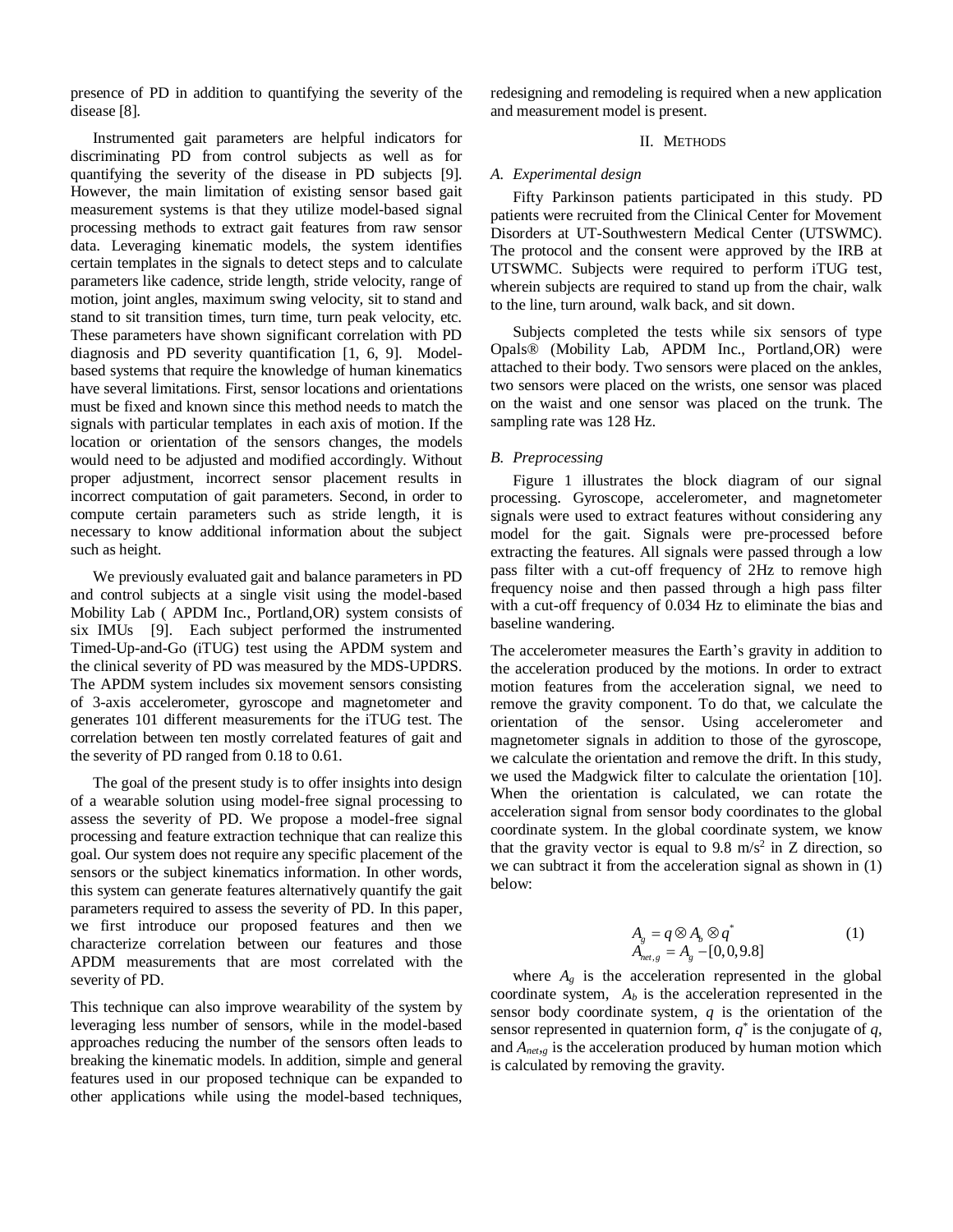

Figure 1 – Block diagram of the signal processing

As highlighted earlier, sensor location and orientation do not impact our feature extraction method. In order to remove the effect of different sensor placements, we summed up the square of three axes of the accelerometer as well as those of the gyroscope, called the total acceleration and the total angular velocity, respectively. We apply all subsequent analyses and processing to the total acceleration and the total angular velocity. In the following section, we will introduce the features extracted from these signals.

# *C. Features*

Human biomechanics studies show that there is a synchronization rhythm between the swinging of the hand and the foot motion during walking [11]. Therefore, each peak in the acceleration signal of the hand could be an indicator for each step in normal walking. Based on this assumption, our first feature is produced by detecting the peaks in total acceleration signal detected from the hand. Figure 2 represents a sample total acceleration signal on the hand and time difference between detected peaks. Similarly, time difference of the peaks were calculated for total angular velocity signal on the ankle. After detecting peaks, we calculate the time difference between every two consecutive peaks. We then calculate the average of time differences between consecutive peaks as a feature.

Some patients suffer from sever rigidity and tremor of the hand. For these patients, hands do not move synchronous to the feet and hence there are no significant peaks in hand's signal. As a result, we could not find those peaks related to each step as shown in Figure 2. For these patients, we used a similar approach of detecting peaks for sensor on the waist instead of sensor on the hand. Detecting peaks associated with gait from the acceleration signal on the waist is a bit more challenging since the amplitude of the fluctuating signal on the waist is lower than the signal of the hand. However, in case that patient's hand does not move synchronous with the feet, using the waist sensor appears to be the next feasible option.

After detecting the average of the time difference between consecutive peaks, we create a window and slide it over the total acceleration and angular velocity signals to extract the features over time. The size of the window is equal to the average of the time difference between consecutive peaks of the acceleration, with overlap equal to a quarter of window size. The size of the window was determined to be 1.2 seconds on average through our experimental study.

The next feature is the mean difference between the maximum and the minimum of the acceleration and angular velocity signals in each window (Figure 3).

Global maximum of the total acceleration and total angular velocity are among other features. In addition, we calculate the absolute integration of the total acceleration and the total angular velocity signals over each window as a feature.

When the subject turns, a large peak occurs in the angular velocity signal on the waist. The amplitude of this peak is much larger than the peaks that are related to the walking. We detect first zero crossing instances before and after this peak and difference between these zero crossing instances is another feature (Figure 4).



Figure 2 – Sample of total acceleration signal on the hand. Peaks are detected and time difference between every two consecutive peaks is calculated. Each peak is associated with a step.



Fig. 3 – A sample window on total acceleration signal and difference between maximum and minimum in the window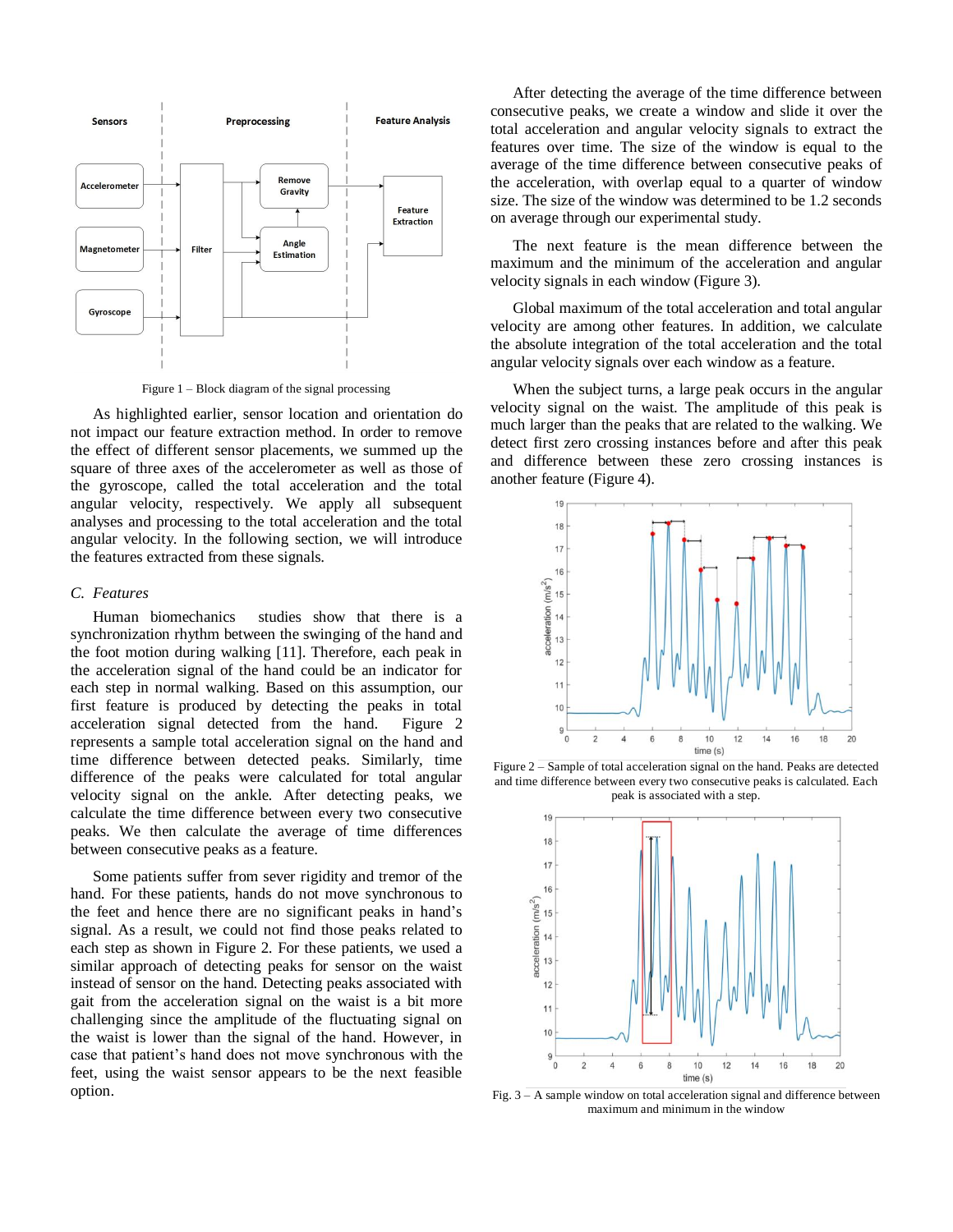

Figure 4 – Total angular velocity of the waist and peaks related to turning instances. Zero instances before and after these peaks are detected and the time differences is considered as a feature.

### III. RESULTS

The correlation coefficient (R-value) and p-value between our proposed features using sensors on the hand and the waist, and some gait parameters created by APDM system are illustrated in Table I. The p-value tests the hypothesis of no correlation against the alternative that there is a nonzero correlation. Small p-values, less than 0.05 rejects the hypothesis of no correlation or in other words, shows that there is a significant correlation between two signals.

R-value and p-value between gait cycle time or cadence and features extracted from the upper body, as shown in Table I, sensor showed significant correlation. It indicates that significant peaks produced by the walking, which are detectable using total acceleration of the hand and the waist, are correlated with the walking steps. By using the total acceleration instead of using unique axes of the sensor, we do not need to consider the orientation of the sensor on the body.

Features extracted from hand did not show any significant correlation with the stride length as well as the stride velocity (p-value greater than 0.05). However, the distance between valleys to peaks of the acceleration signal on the waist shows relative correlation with stride length and stride velocity. In order to calculate exact stride length, additional information on subjects like their height would be required; however, current correlation between the features extracted from the waist and the stride velocity or stride length shows that these features could be useful for diagnosing or quantifying the severity of PD.

The correlation between the peak swing velocity and feature extracted from the angular velocity of the hand, as illustrated in Table I, tends to be less obvious since for this parameter, we need to detect stance and swing phases of the gait which was not investigated in this paper.

Range of motion for the arm, peak arm swing velocity and turn peak velocity are among parameters that can be extracted

from upper body sensors. The distinction with the ADPM toolset here is that their model-based algorithms use information from sensors on the lower body to detect and separate each stride and then calculate these parameters over each stride. However, Table I shows that our model-free features, without any requirements on the identification of the strides by using gait models, can be a strong alternative for those measurements.

Table II represents correlation coefficient and p-value for our proposed features extracted from the ankle, and gait parameters created by APDM system. We observe that using the sensor on the lower body, the correlation between gait parameters and the proposed feature sets is more significant than the sensor on the upper body. This indicates that using these model-free features to diagnose or quantify the severity of PD, either of the two options offer potential solutions with varying accuracy.

Table II shows that simple model-free features proposed in this study have significant correlation with the values measured by the APDM system. Thus, these simple features can offer an alternative solution for measurements acquired through sophisticated model-based signal processing such as the ones offered through the APDM.

Our model-free features representing peak swing velocity and range of motion of the shank exhibit slightly smaller correlation with those of the APDM tool. That is because for these parameters, detecting swing and stance phases for each stride is very important and since our algorithm does not use any template or models for the gait, we observe larger error in estimating those parameters.

| <b>Oure proposed</b><br>features                                                      | <b>APDM</b><br>measurements | $\mathbf{R}$<br>value | P-value   |
|---------------------------------------------------------------------------------------|-----------------------------|-----------------------|-----------|
| Time difference<br>between peaks of<br>acceleration                                   | Gait cycle time             | 0.90                  | $1.1e-18$ |
|                                                                                       | Cadence                     | $-0.88$               | $2.1e-16$ |
| Acceleration peak<br>to valley distance<br>(waist)                                    | Stride velocity             | 0.57                  | $2.7e-5$  |
|                                                                                       | Stride length               | 0.59                  | $1.94e-5$ |
| Maximum<br>angular velocity<br>(waist)                                                | Peak swing velocity         | $-0.35$               | 0.01      |
|                                                                                       | Turn peak velocity          | 0.69                  | $1.2e-8$  |
| Maximum<br>angular velocity<br>(hand)                                                 | Peak arm swing<br>velocity  | 0.75                  | $5.9e-11$ |
| Acceleration peak<br>to valley distance<br>(hand)                                     | ROM arm                     | 0.70                  | 8.e-9     |
| Difference<br>between zero<br>crossing instances<br>before and after<br>largest peaks | Turn duration               | 0.73                  | $3.4e-5$  |

Table I – Correlation between our features extracted from upper body sensors, and APDM gait measurements which are correlated with PD severity